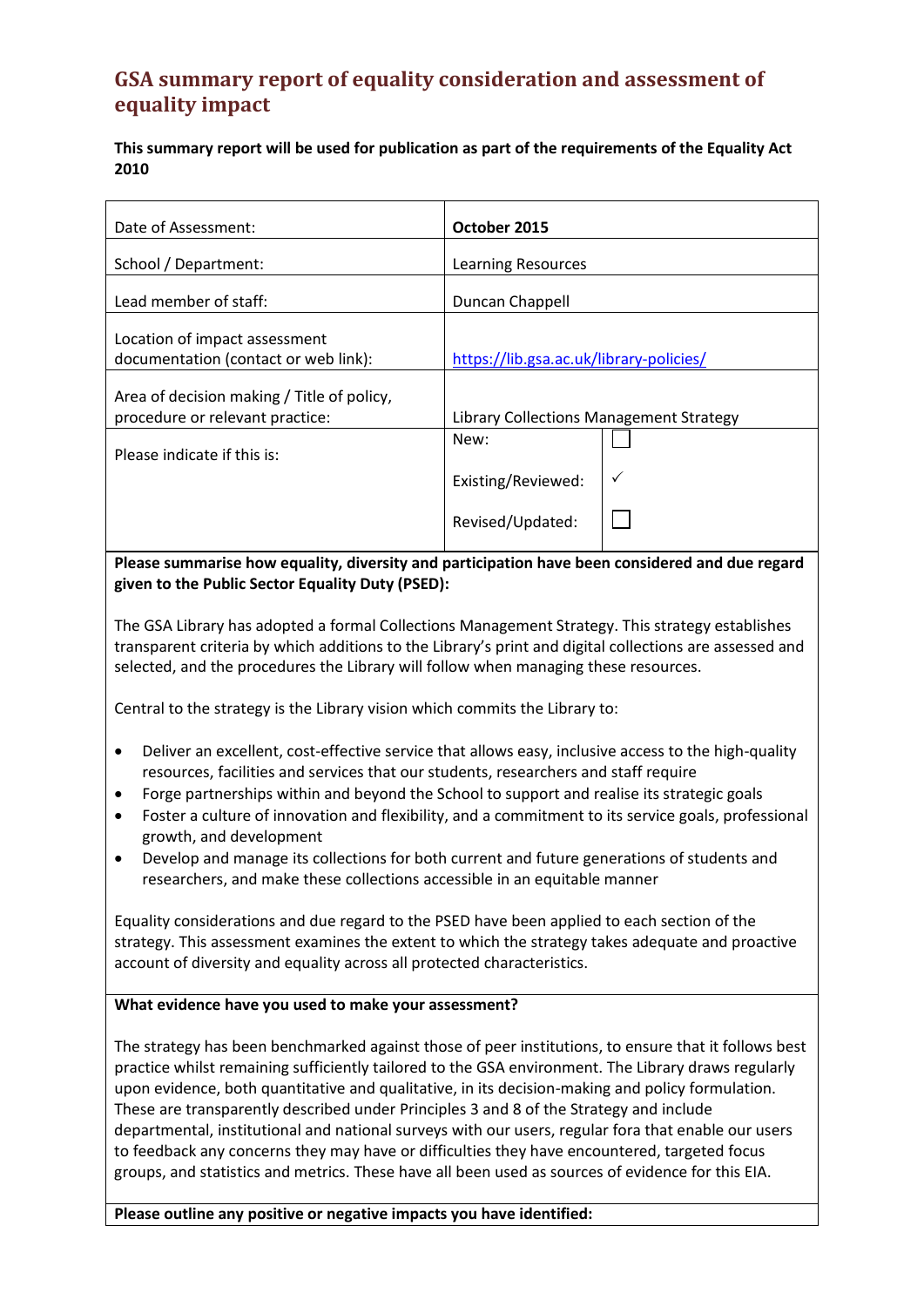#### i) Positive impact

- The strategy is built around 8 principles, including the key principles of Equality, Co-Curation, Sustainability, and Discoverability.
- In the Equality strand, the strategy requires a marked commitment to diversity from the Library, both in word and deed. It includes a commitment to the supply of non-English materials and alternative formats, where these are required. Attention is paid to the requirements of UK legislation and how the Library can balance the needs of a widely disparate user group with its duties of care to individuals regardless of protected characteristic.
- In the Co-Curation strand, the Library outlines a number of proactive steps it will take to engage and solicit the learner voice in the development of its collections. The operationalisation of this strand has the potential to both advance equality and foster good relations by engaging with a diverse range of perspectives from students and researchers.
- In the Sustainability strand, transparent and clear criteria are given for accession and deaccession decisions, embedding the diverse range of perspectives referred to above.
- In the Discoverability strand, the Library commits to making both its physical and digital collections easily accessible by all, both physically and remotely.

ii) Potential for negative impact

- As with all policy documents, it is important that the commitments adopted by the Library within the strategy are operationalised *in actuality* on the ground.
- The Library could be more explicit in noting that its collections should reflect pluralities of culture, society and experience.

#### **Please summarise the actions you have taken or plan to take as a result:**

(Please attach your action plan)

| <b>Action</b>                                                                                                                                                                                                                                                                                                                                         | <b>Timeframe</b> |
|-------------------------------------------------------------------------------------------------------------------------------------------------------------------------------------------------------------------------------------------------------------------------------------------------------------------------------------------------------|------------------|
| Review this strategy and its operationalisation on an ongoing basis<br>to embed equality consideration, particularly in the light of feedback<br>received through SSCCs, the Student-Library Fora and the annual<br>library survey. Establish workflows to allow this feedback to be<br>integrated into future iterations and practice on the ground. | Recurring        |
| Incorporate a commitment to collections that reflect pluralistic<br>cultures, societies and experiences.                                                                                                                                                                                                                                              | October 2015     |
| Make explicit mention of the UK primary legislation that has<br>informed the strategy and to which the library is subject, including<br>the Equality Act 2010                                                                                                                                                                                         | October 2015     |

### **Please indicate what you anticipate will change as a result of your actions and where / when these will be reported and reviewed:**

It is anticipated that the library's acquisition processes and decision-making will be clearer and more transparent in general, and specifically with regard to diversity and equality. The adoption of Equality as 1 of 8 key principles is intended to mainstream diversity into the library's collections activities. Similarly, the adoption of Co-Curation as another key principle is intended to integrate more holistically the voices of our users into our decision-making processes.

The action points above will be delivered as part of the library's annual operational planning, with progress monitored and evaluated through GSA committee structures and the feedback of users.

#### **Please outline how these changes contribute to the delivery of GSA's equality outcomes:**

Sections of the strategy with particular relevance to GSA Equality Outcomes are: